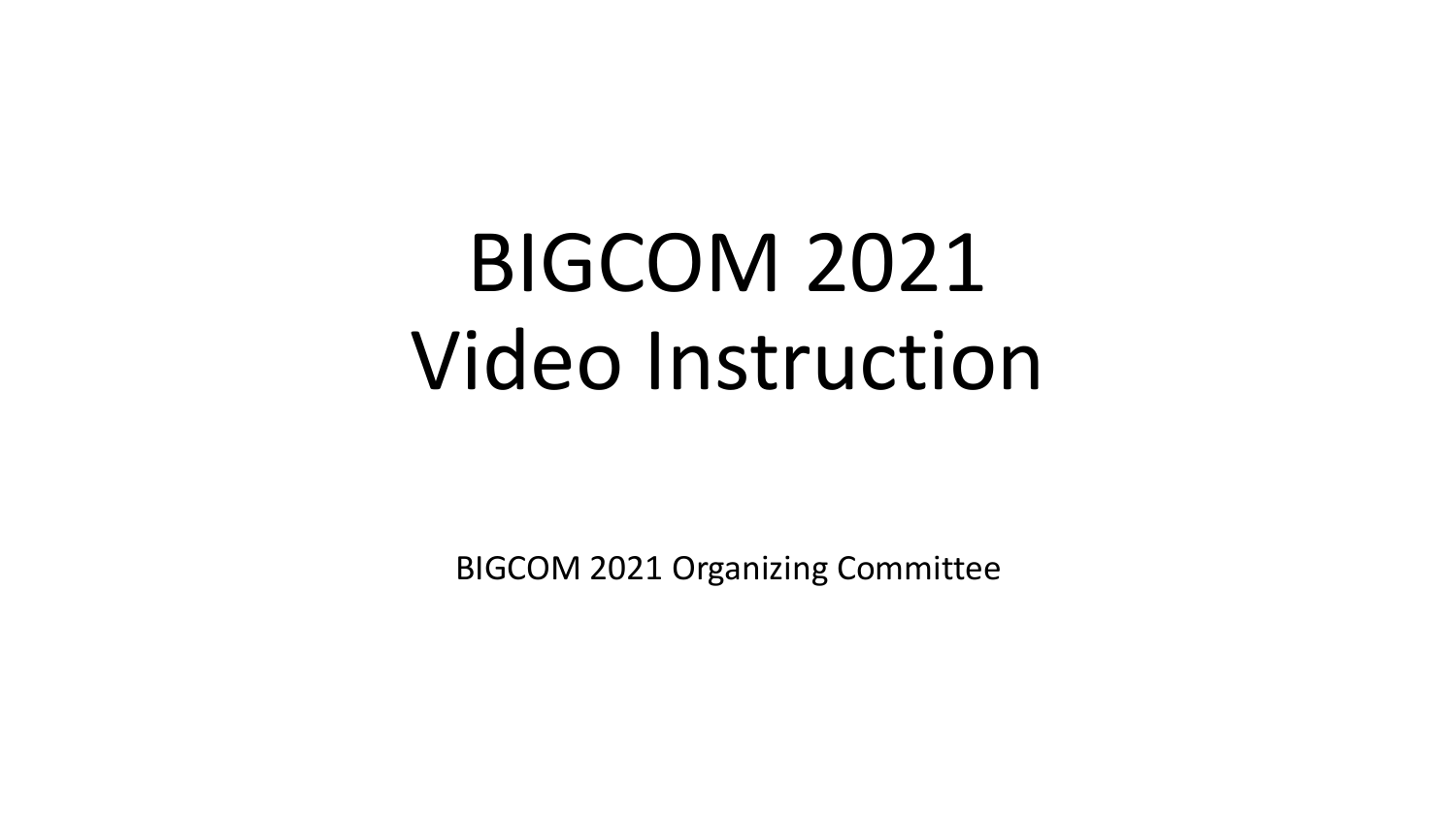#### BIGCOM Video Talk

- Congratulations on your accepted BIGCOM 2021 paper!
- In response to epidemic prevention, our conference will go virtual. We kindly request recorded video for paper presentation
	- Your paper presentation includes a 12-min talk and 3-min Q&A
- The remainder of the instruction offers a brief tutorial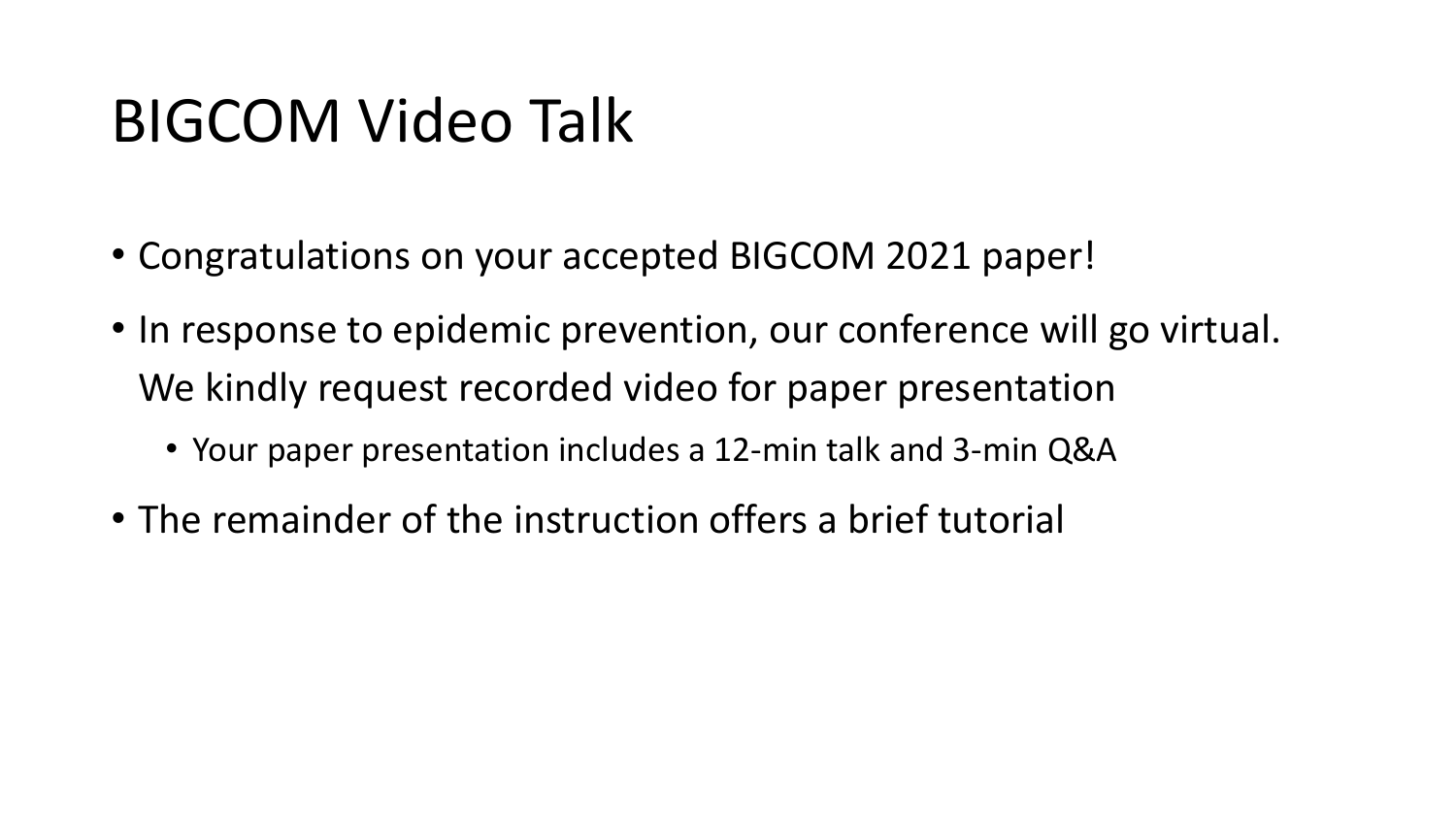## The check list

- The video duration should be no more than 12 min
- The video resolution is at least 720p
- The video format is .mp4
- Audio and video tracks are in sync at all times
- Included a picture-in-picture video window of the presenter throughout the video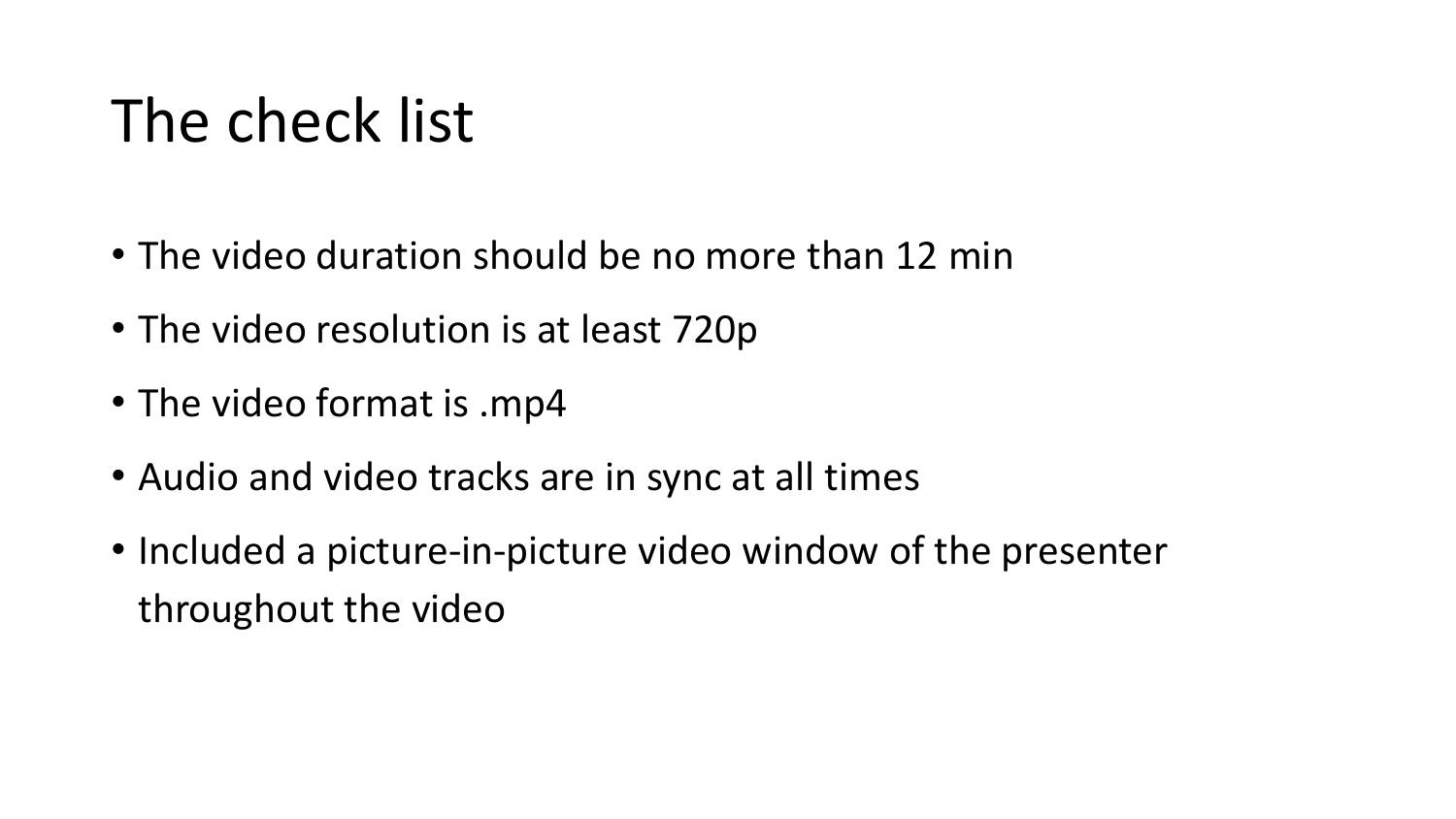## Two requirements of the video talk

- Please show the picture-in-picture video window of the presenter throughout the video
	- Software such as Tencent meeting offers this functionality
- Please give a brief introduction at the beginning
	- Your name
	- Your academic position and affiliation
	- The title of your paper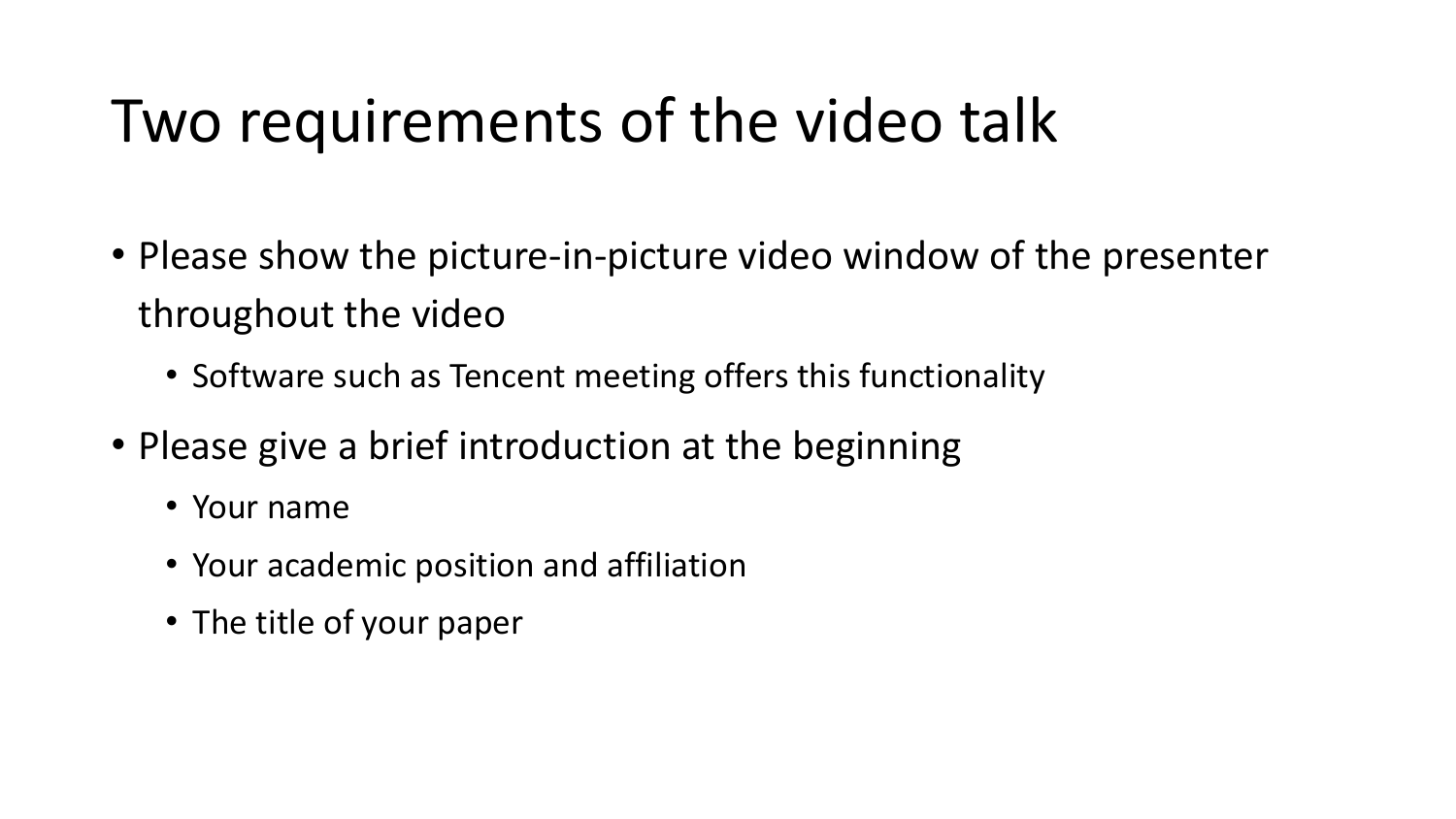#### Tencent meeting as an example

- Make sure the camera and microphone on your computer work well
- Click the Record button and start your slides

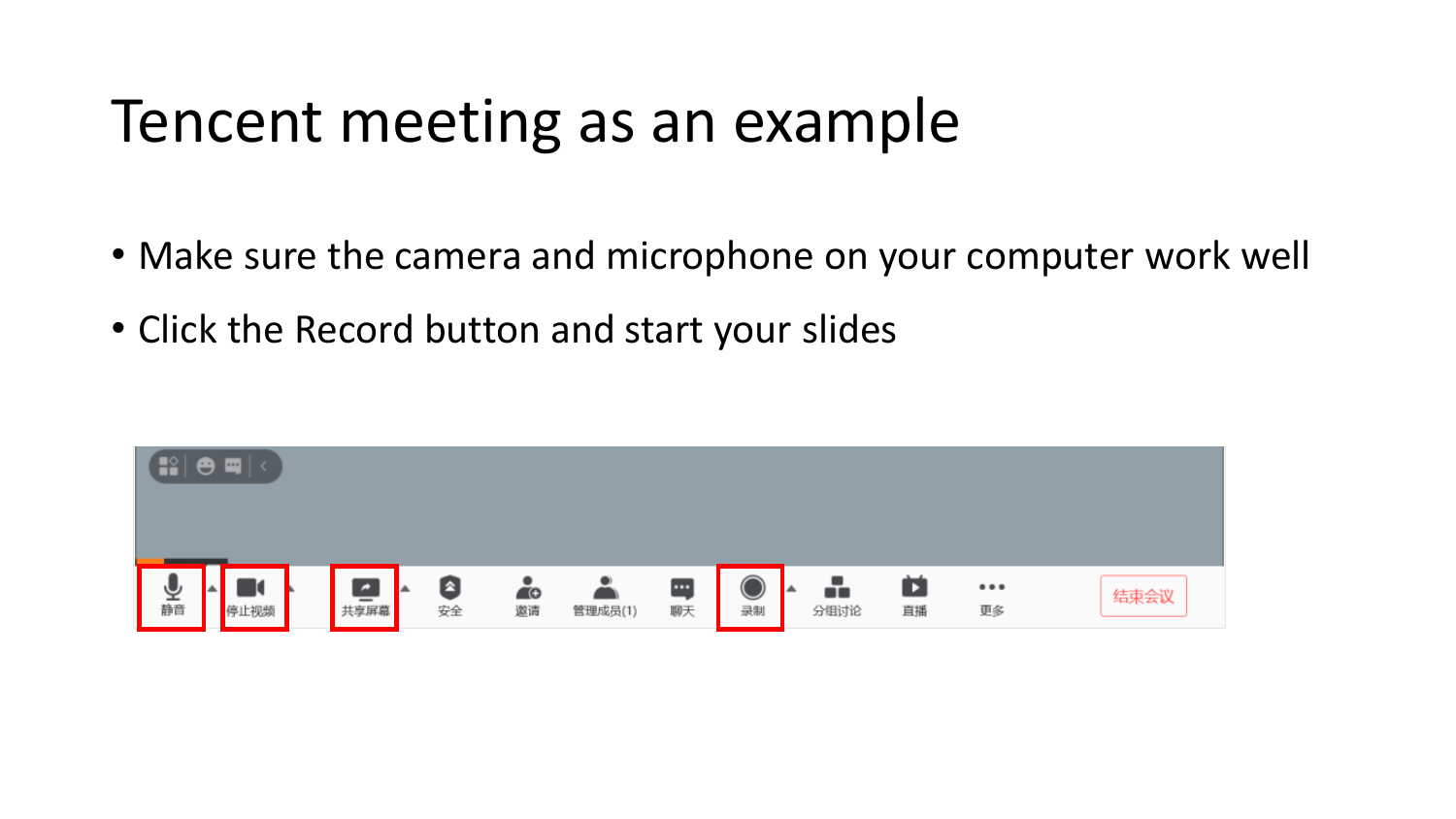## Video Recording with Picture-in-Picture

• Make sure your recording is as shown on the right

| $\bullet\bullet\bullet$ | 设置                                              |    |
|-------------------------|-------------------------------------------------|----|
| 尊 常规设置                  |                                                 |    |
| ■ 视频                    | 本地录制<br>TencentMeeting <sup>c</sup><br>录制文件保存至: | 打开 |
| ■ 音频                    | ● 屏幕共享期间同时录制正在说话人的小画面                           |    |
| ● 录制                    | 同时录制音频文件<br>√ 保留临时录制文件 ②                        |    |
|                         | 云录制                                             |    |
| ■ 虚拟背景和美颜               | 已使用0 MB(0个录制文件),共1024 MB                        | 管理 |
| ■ 帐户信息                  | 同时录制音频文件<br>同时开启自动会议纪要                          |    |
| ⓒ 质量监测                  | 按照主持人锁定的画面进行录制                                  |    |
| ₩ 关于我们                  |                                                 |    |
|                         |                                                 |    |
|                         |                                                 |    |